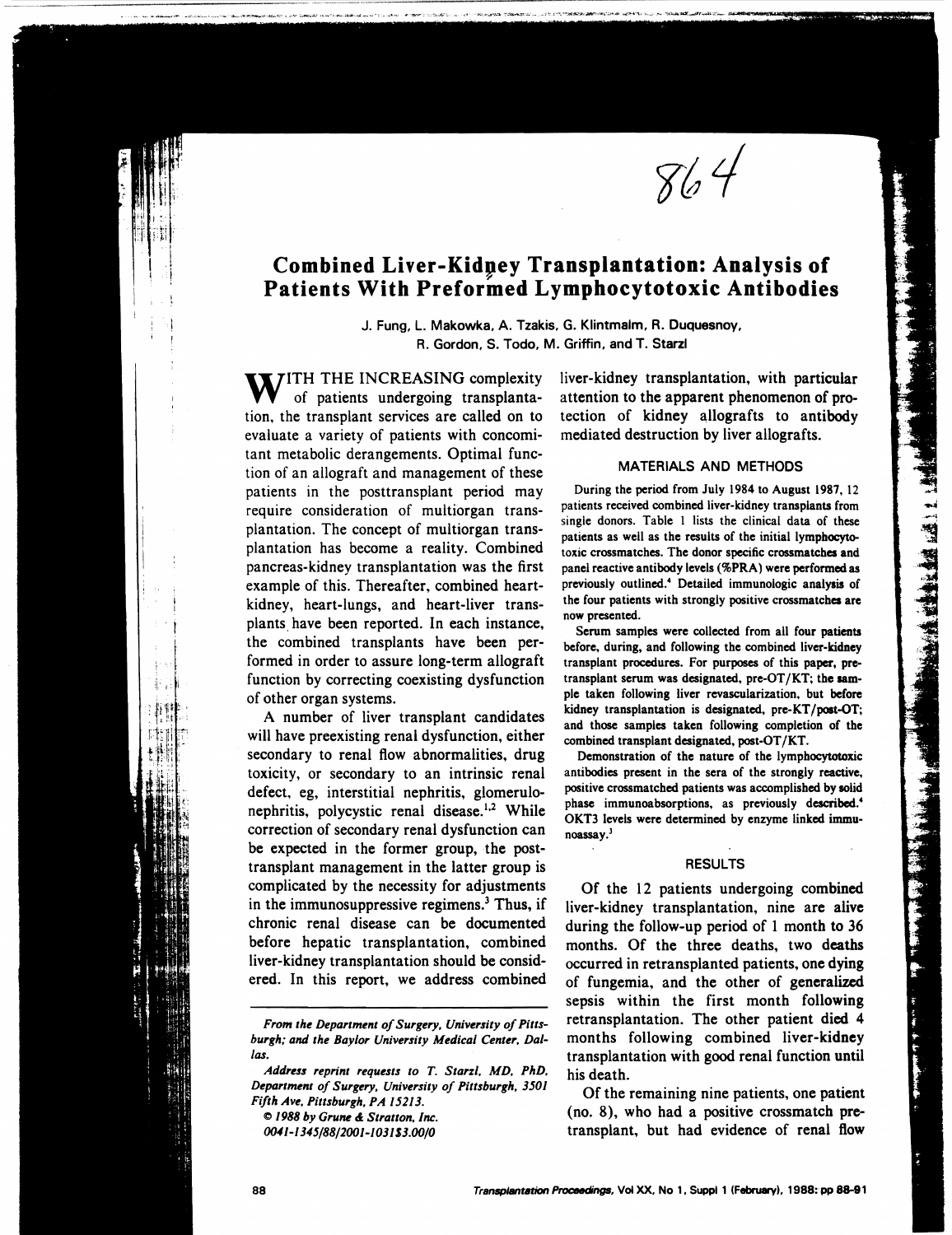#### COMBINED LlVER-KIDNEY TRANSPLANTATION 89

| Patient<br>No. . | Age/Sex | <b>Cause of Organ Dysfunctoin</b> |                        | Preoperative Evaluation |         |                        |
|------------------|---------|-----------------------------------|------------------------|-------------------------|---------|------------------------|
|                  |         | Liver                             | Kidney                 | Serum Cr                |         | Crossmatch             |
|                  | 44/F    | Polycystic                        | Polycystic             | $\overline{2}$          | 20      | Negative               |
| 2                | 15/F    | Polycystic                        | Polycystic             | $10^{\circ}$            | $\circ$ | Doubtful positive      |
| 3                | 43/F    | PBC.                              | GΝ                     | 4                       | 20      | <b>Strong positive</b> |
| 4                | 39/F    | Rejection                         | Unknown                | 6                       | 10      | Negative               |
| 5                | 38/M    | <b>Cirrhosis</b>                  | GN                     | 4                       | 10      | Negative               |
| 6                | 34/M    | Cirrhosis                         | GN                     | ╭<br>2.1                | 30      | Doubtful positive      |
| 7                | 56/M    | Etoh cirrhosis                    | GN                     | 3.5                     | ND.     | <b>Strong positive</b> |
| 8                | 12/M    | <b>Cysteamine toxicity</b>        | Cystinosis             | 6                       | 5       | Strong positive        |
| 9                | 15/M    | Rejection                         | GN                     | 2.5                     | 28      | Doubtful positive      |
| 10               | 61/M    | <b>Scierosing cholangitis</b>     | Interstitial nephritis | 4.2                     | ND      | Negative               |
| 11               | 48/M    | Etoh cirrhosis                    | Unknown                | 10.8                    | 0.      | Negative               |
| 12               | 33/M    | <b>Failed allograft</b>           | Unknown                | 3.3                     | ND      | <b>Strong positive</b> |

**Table 1. ease Materiel** 

Abbreviation: GN. glomerulonephritis.

\*On dialysis.

witbout function, eventually required dialysis and a second kidney transplant. In this patient, the kidney perfused well following the iiver transplant, although urine function was . educed. Renal function remained depressed in this patient, although renal flow scans revealed fair blood flow to the allograft. Multiple biopsies of this allograft revealed tubular injury without evidence of humorally mediated injury. The remaining eight patients have shown good renal function in the posttransplant period.

As shown in Table 1, four patients (nos. 3, 1, 8, and 12) were found to have a positive crossmatch before the liver phase of the combined transplant (pre-OT/KT samples). These positive crossmatches were due entirely wanti-HLA class I antibodies, as demontrated by their removal by immunoabsorp- [ion on pololed platelets. In three of these patients, post-OT/pre-KT samples showed a conversion to a negative crossmatch (in the fourth patient this was not done, no. 8). A kidney allograft, harvested from the same donor, was then placed into the recipient, and in patients no. 3, 7, and 12, good initial function was noted. In none of these patients was there evidence of hyperacute rejection. Post-OT /KT samples were collected in patients no. 3, 7, and 8, and then analyzed for the reappearance of donor specific lymphocy·

totoxic antibodies in the posttransplant period (data on patient no. 12 was not available at the time of preparation). Lymphocytotoxic antibodies with donor specificity could not be detected in any of the samples during the first week posttransplant.

In all three patients, no. 3, 7 and 8, allograft dysfunction due to rejection was treated with the mouse anti-human T cell monoclonal antibody, OKT3, during the second to fourth posttransplant week. During this time, when detectable levels of OKT3 could be demonstrated, a nonspecific lymphocytoxicity could be demonstrated. This nonspecificity was due to the nature of the administered monoclonal antibody, since OKT3 binds to human T cells and fixes complement leading to cytotoxicity. Absorptions of the administered OKT3 was done on solid-phase anti-mouse immunoglobulin beads. This led to removal of lymphocytotoxicity to background levels. Table 2 demonstrates an example in patient no. 3, where immunoabsorption of OKT3, found in quantitated levels in the serum, led to both negative crossmatches and a return of the %PRA to what would be expected.

The decrease in %PRA and conversion of a positive to negative crossmatch following liver transplantation was correlated to the HLA specificity of the antibody found in the pretransplant serum and the HLA type of the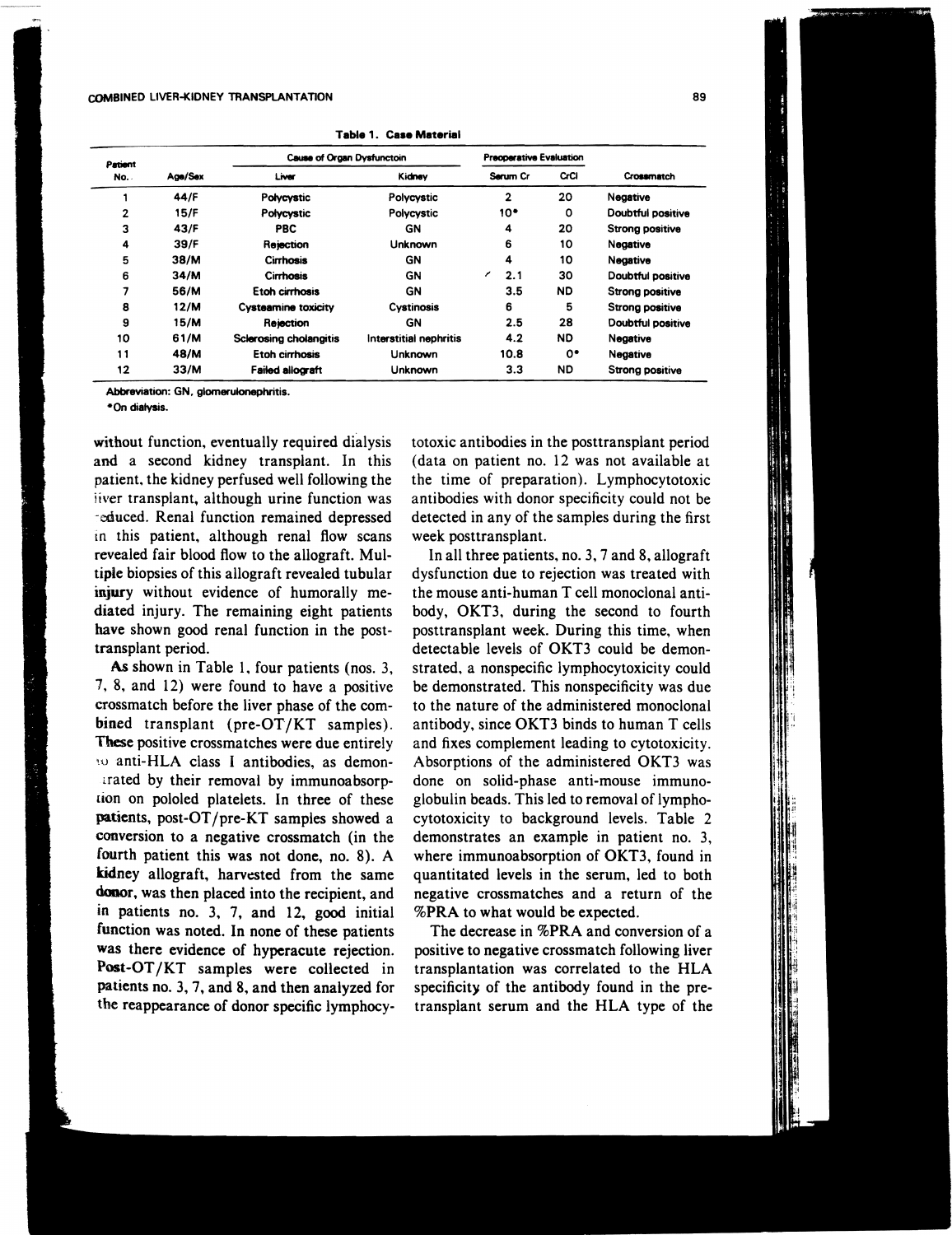$\frac{1}{2}$ l l

# Table 2. Patient No. 3 Crossmatch, % PRA, and OKT3 Levels

| Serum          | Unabsorbed Values |            | Absorbed Values* |            | <b>OKT3 Level</b> |
|----------------|-------------------|------------|------------------|------------|-------------------|
| Sample         | % PRA             | Crossmatch | % PRA            | Crossmatch | (nq/ml)           |
| Pre-OT/KT      | 94                | $+$        | 94               | $\ddot{}$  | $\mathbf o$       |
| Post-OT/pre-KT | 48                |            | 46               |            | O                 |
| Post-OT/KT     |                   |            |                  |            |                   |
| Day 2          | 50                |            | 50               |            | $\mathbf{o}$      |
| Day 3          | 48                |            | 48               |            | O                 |
| Day 5          | ND                |            | <b>ND</b>        |            | O                 |
| Day 6          | 50                |            | 50               |            | O                 |
| Day 7          | 52                |            | 52               |            | O                 |
| Day 9          | 76                | $\ddot{}$  | 52               |            | 100               |
| Day 12         | 94                | $\ddot{}$  | 42               |            | 330               |
| Day 13         | 96                | $+$        | 46               |            | 330               |
| Day 14         | 96                | $^{+}$     | 40               |            | 1,100             |
| Day 15         | 96                | $+$        | 44               |            | 1,700             |
| Day 16         | 94                | $+$        | 42               |            | 1,600             |
| Day 19         | 92                | $+$        | 38               |            | 2,200             |
| Day 20         | 92                | $+$        | 32               |            | 1,200             |
| Day 22         | 56                |            | 38               |            | O                 |
| Day 24         | 36                |            | 36               |            | ٥                 |
| Polyvalent     | 100               | $+$        | 100              | +          | 0                 |
| OKT3 standard  | 100               | $\div$     | O                |            | 2,500             |
| Normal         | 0                 |            | O                |            | O                 |

\* Absorbed on solid phase anti-mouse IgG immunoabsorbent.

transplanted organs. In the two instances where an HLA specificity could be determined by panel analysis, transplantation with donor organs bearing these HLA specificities led to a specific disappearance of these antibodies during the posttransplant phase.

# **DISCUSSION**

In 1970, Simpson et ai, first explored the notion of protection of renal allografts by using vascularized hepatic allografts from the same donor.<sup>5</sup> Other investigators have also implied a protective role of the donor liver in inducing a degree of protection toward other tissues.6,7 While we cannot draw any conclusions regarding any protective effect of the liver allograft on the renal allograft in cell mediated rejection, we have presented evidence to suggest a role of the liver in removal of preformed lymphocytotoxic antibodies.

The procedure of combined liver-kidney transplantation appears to be safe, with two deaths occurring in patients being retransplanted for combined liver and kidney dys-

function, with historically poorer prognosis. In the remaining ten patients, the presence of a well functioning kidney allowed the transplant team to use therapeutic levels of cyclosporine A, without fear of further damage to compromised kidneys.

The mechanism of this apparent protective effect of the liver on preformed antibody states is not clear. The relative resistance of the liver allograft to antibody damage is well known.<sup>8</sup> Whether this is due to the unique anatomic architecture of the liver or whether it is able to "neutralize" the cytotoxic antibodies is not clear.

With the increasing use of anti-human T cell monoclonal antibodies in the treatment of rejection, the interpretation of crossmatch or %PRA in samples with potential levels of these antibodies, must be made cautiously. Confirmation of the nature of the Iymphocytotoxic antibodies by specific immuneabsorptions must be done in order to avoid potentially conferring a label of a "positive crossmatch" on a transplant recipient awaiting another transplant.

○ 長 三 遠 海道